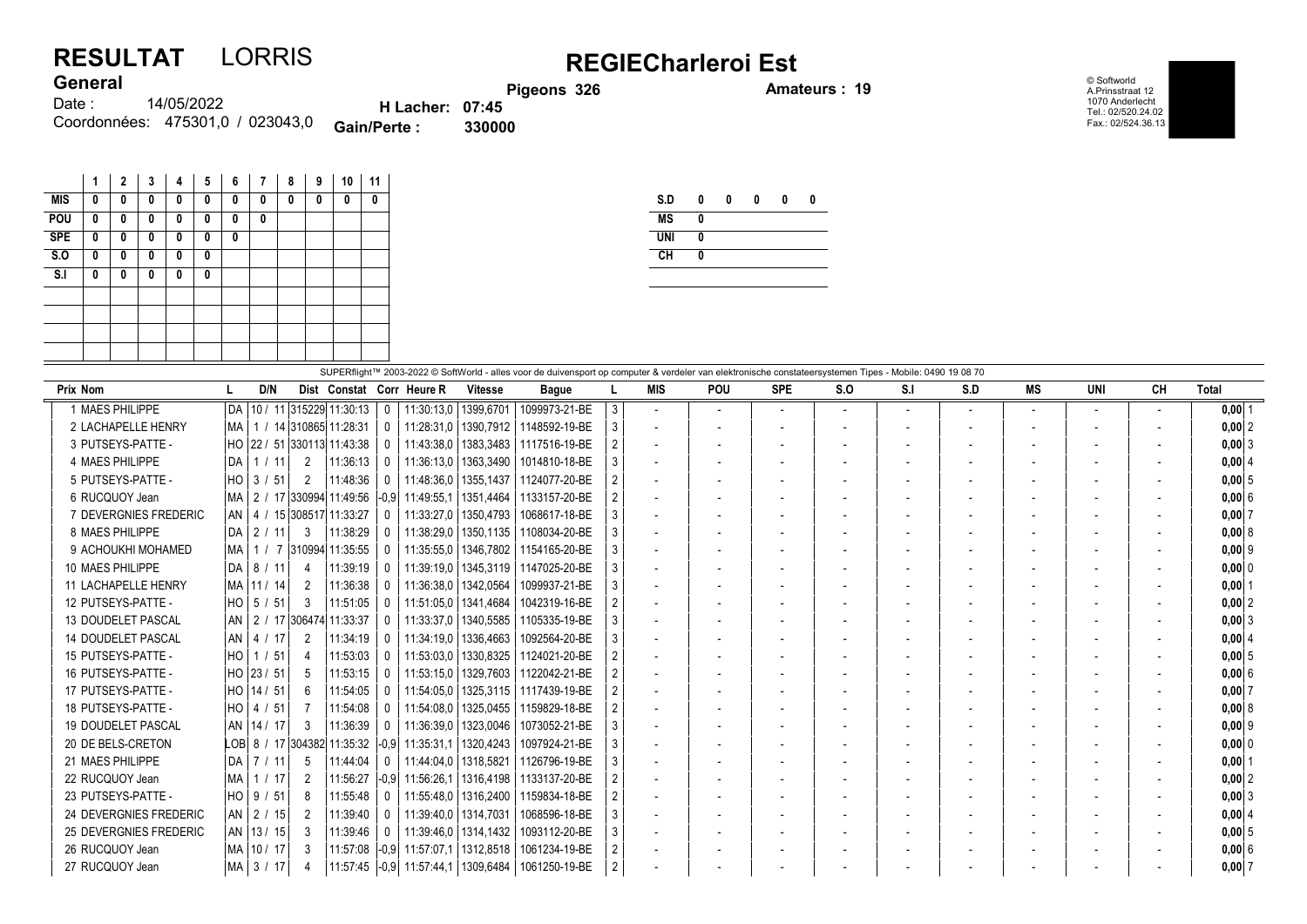| Prix Nom                      |      | D/N           |                         | Dist Constat Corr Heure R      |                         |                                                               | <b>Vitesse</b>                                            | Bague                                            |                           | MIS | POU | <b>SPE</b> | S.O | S.I | S.D | MS | UNI | CН | <b>Total</b>  |
|-------------------------------|------|---------------|-------------------------|--------------------------------|-------------------------|---------------------------------------------------------------|-----------------------------------------------------------|--------------------------------------------------|---------------------------|-----|-----|------------|-----|-----|-----|----|-----|----|---------------|
| 28 MAES PHILIPPE              |      | DA   4 / 11   | 6                       | 11:46:07                       | $\overline{\mathbf{0}}$ |                                                               | 11:46:07.0   1307.3713                                    | 1108026-20-BE                                    | 3                         |     |     |            |     |     |     |    |     |    | 0,008         |
| 29 DOUDELET PASCAL            |      | AN 16 / 17    | 4                       | 11:39:44                       | 0                       | 11:39:44.0   1305.6262                                        |                                                           | 1073047-21-BE                                    | 3                         |     |     |            |     |     |     |    |     |    | $0,00$ 9      |
| <b>30 BRASSEUR RENE</b>       |      |               |                         |                                |                         | $\text{LOB}$ 1 / 10 303152 11:37:24 -0,9 11:37:23,1 1304,5248 |                                                           | 1093178-20-BE                                    | 3                         |     |     |            |     |     |     |    |     |    | $0,00$ 0      |
| 31 PUTSEYS-PATTE -            |      | HO 2 / 51     | -9                      | 11:58:21                       | 0                       |                                                               | 11:58:21,0   1302,9919                                    | 1124041-20-BE                                    | 2                         |     |     |            |     |     |     |    |     |    | $0,00$  1     |
| 32 ACHOUKHI MOHAMED           | MA I | 2/7           | 2                       | 11:44:05                       | 0                       |                                                               | 11:44:05.0   1300.7766                                    | 1102602-20-BE                                    | 3                         |     |     |            |     |     |     |    |     |    | $0,00$ 2      |
| 33 RUCQUOY Jean               |      | MA   17 / 17  | 5                       | 11:59:37                       | $-0.9$                  |                                                               | 11:59:36,1   1300,0465                                    | 1134729-21-BE                                    | 2                         |     |     |            |     |     |     |    |     |    | $0,00$ 3      |
| 34 RUCQUOY Jean               |      | MA 111 / 17   | -6                      | 11:59:40                       | $ -0.9$                 | 11:59:39.1                                                    | 1299,7912                                                 | 1138706-17-BE                                    |                           |     |     |            |     |     |     |    |     |    | 0,0014        |
| 35 PUTSEYS-PATTE -            |      | HO 30 / 51    | -10                     | 11:59:06                       | 0                       |                                                               | 11:59:06.0   1299.1460                                    | 1124106-20-BE                                    | 2                         |     |     |            |     |     |     |    |     |    | 0,005         |
| <b>36 BRASSEUR RENE</b>       |      | LOB  9 / 10   | $\overline{2}$          | 11:38:25                       | $ -0,9 $                | 11:38:24,1   1298,8425                                        |                                                           | 1074670-21-BE                                    | 3                         |     |     |            |     |     |     |    |     |    | 0,006         |
| 37 MAES PHILIPPE              |      | DA 3 / 11     | -7                      | 11:47:57                       | 0                       | 11:47:57,0   1297,5057                                        |                                                           | 1065813-19-BE                                    |                           |     |     |            |     |     |     |    |     |    | 0,007         |
| 38 DE BELS-CRETON             |      | LOB 12 / 17   | 2                       | 11:39:52                       |                         |                                                               | $\left  -0.9 \right  11.39.51,1 \left  1296,0606 \right $ | 1118756-20-BE                                    | 3                         |     |     |            |     |     |     |    |     |    | 0,00 8        |
| <b>39 DEVERGNIES FREDERIC</b> |      | $AN$   5 / 15 | -4                      | 11:43:13                       | 0                       |                                                               | 11:43:13.0   1295.1109                                    | 1068586-18-BE                                    | 3                         |     |     |            |     |     |     |    |     |    | $0,00$  9     |
| 40 MALOTEAUX RAYMOND          | LA   |               |                         | 2 / 15 322694 11:54:25         | $ -0,9 $                | 11:54:24,1   1293,8727                                        |                                                           | 1107050-20-BE                                    |                           |     |     |            |     |     |     |    |     |    | 0,00 0        |
| 41 RUCQUOY Jean               | MA I | 8 / 17        |                         | 12:01:00                       | $ -0,9$                 | 12:00:59,1   1293,0211                                        |                                                           | 1060148-19-BE                                    | 2                         |     |     |            |     |     |     |    |     |    | $0,00$ 1      |
| 42 RUCQUOY Jean               |      | MA 15 / 17    | -8                      | 12:01:01                       | $ -0,9$                 |                                                               | 12:01:00.1   1292.9370                                    | 1133101-20-BE                                    | 2                         |     |     |            |     |     |     |    |     |    | 0,002         |
| <b>43 DEVERGNIES FREDERIC</b> |      | AN   1 / 15   | -5                      | 11:43:42                       | 0                       |                                                               | 11:43:42,0   1292,4885                                    | 1093114-20-BE                                    | 3                         |     |     |            |     |     |     |    |     |    | $0,00$ 3      |
| <b>44 DEVERGNIES FREDERIC</b> |      | AN   14 / 15  | -6                      | 11:43:42                       | 0                       |                                                               | 11:43:42,0   1292,4885                                    | 1093135-20-BE                                    | 3                         |     |     |            |     |     |     |    |     |    | 0,004         |
| 45 PUTSEYS-PATTE -            |      | HO 19 / 51    | -11                     | 12:00:30                       | $\mathbf 0$             |                                                               | 12:00:30.0   1292.0274                                    | 1122072-21-BE                                    | $\overline{2}$            |     |     |            |     |     |     |    |     |    | $0,00$ 5      |
| 46 PUTSEYS-PATTE -            |      | HO   8 / 51   | -12                     | 12:00:32                       | $\mathbf 0$             |                                                               | 12:00:32.0   1291.8589                                    | 1122034-21-BE                                    |                           |     |     |            |     |     |     |    |     |    | 0,006         |
| 47 DOUDELET PASCAL            |      | AN   11 / 17  | -5                      | 11:42:25                       | $\mathbf 0$             |                                                               | 11:42:25,0   1290,8698                                    | 1074076-21-BE                                    | 3                         |     |     |            |     |     |     |    |     |    | 0,007         |
| 48 RUCQUOY Jean               |      | MA   14 / 17  | -9                      | 12:01:26                       | $ -0.9$                 |                                                               | 12:01:25,1   1290,8359                                    | 1092786-18-BE                                    | 2                         |     |     |            |     |     |     |    |     |    | 0,00 8        |
| 49 PUTSEYS-PATTE -            |      | HO 46 / 51    | -13                     | 12:00:45                       | 0                       |                                                               | 12:00:45.0   1290.7644                                    | 1122027-21-BE                                    | $\overline{c}$            |     |     |            |     |     |     |    |     |    | $0,00$  9     |
| 50 RUCQUOY Jean               |      | MA   13 / 17  | -10                     | 12:01:33                       | $ -0,9$                 |                                                               | 12:01:32,1   1290,2489                                    | 1095880-18-BE                                    | 2                         |     |     |            |     |     |     |    |     |    | $0,00$ 0      |
| 51 DOUDELET PASCAL            |      | AN   10 / 17  | 6                       | 11:42:55                       | 0                       |                                                               | 11:42:55,0   1288,1569                                    | 1093022-20-BE                                    | 3                         |     |     |            |     |     |     |    |     |    | $0,00$ 1      |
| 52 SEBILLE FRANCIS            |      |               |                         | MO   16 / 21  307203  11:43:42 | $ 0,9\rangle$           | 11:43:42,9   1286,9028                                        |                                                           | 1068713-17-BE                                    | 3                         |     |     |            |     |     |     |    |     |    | $0,00$ 2      |
| 53 SEBILLE FRANCIS            |      | MO   14 / 21  | 2                       | 11:43:44                       | 0.9                     | 11:43:44,9   1286,7231                                        |                                                           | 1127984-19-BE                                    | 3                         |     |     |            |     |     |     |    |     |    | $0,00$ 3      |
| 54 LELOIR GONZALES            |      |               |                         | MO   7 / 31 312302 11:47:47    | 0                       | 11:47:47,0   1286,3404                                        |                                                           | 1193196-15-BE                                    | 3                         |     |     |            |     |     |     |    |     |    | $0,00$ 4      |
| 55 DEVERGNIES FREDERIC        |      | AN   6 / 15   | -7                      | 11:45:00                       | $\overline{\mathbf{0}}$ |                                                               | 11:45:00,0   1285,4875                                    | 1081352-17-BE                                    |                           |     |     |            |     |     |     |    |     |    | $0,00$ 5      |
| 56 PUTSEYS-PATTE -            |      | HO 35 / 51    | -14                     | 12:01:55                       | $\overline{\mathbf{0}}$ |                                                               | 12:01:55,0   1284,9030                                    | 1124109-20-BE                                    | 2                         |     |     |            |     |     |     |    |     |    | 0,006         |
| 57 DEVERGNIES FREDERIC        |      | AN 10 / 15    | 8                       | 11:45:11                       | $\overline{\mathbf{0}}$ |                                                               | 11:45:11.0   1284,5063                                    | 1081359-17-BE                                    | 3                         |     |     |            |     |     |     |    |     |    | $0,00$ 7      |
| 58 FEDRIGUCCI AVERARDO        |      |               |                         | RA   6 / 7 320959 11:54:53     | 0                       |                                                               | 11:54:53,0   1284,4355                                    | 1107603-20-BE                                    |                           |     |     |            |     |     |     |    |     |    | 0,008         |
| 59 SEBILLE FRANCIS            |      | MO  9 / 21    | -3                      | 11:44:28                       | 0.9                     | 11:44:28.9   1282.7830                                        |                                                           | 1163202-18-BE                                    | 3                         |     |     |            |     |     |     |    |     |    | $0,00$ 9      |
| 60 QUENON ERIC & ANAIS        |      |               |                         | AN   2 / 5   307471   11:44:43 | 0                       |                                                               | 11:44:43,0   1282,6435                                    | 1092896-20-BE                                    | 3                         |     |     |            |     |     |     |    |     |    | $0,000$ 0     |
| 61 BRASSEUR RENE              |      | LOB 3 / 10    | -3                      | 11:41:41                       | $ -0,9$                 |                                                               | 11:41:40.1   1280.9149                                    | 1127383-19-BE                                    | 3                         |     |     |            |     |     |     |    |     |    | $0,00$ 1      |
| <b>62 DEVERGNIES FREDERIC</b> |      | AN   11 / 15  | -9                      | 11:45:52                       | 0                       |                                                               | 11:45:52,0   1280,8622                                    | 1106404-19-BE                                    | 3                         |     |     |            |     |     |     |    |     |    | 0,002         |
| 63 DECENDRE CHARLIER          |      |               |                         | CO 21 / 48 316165 11:52:00     | 0                       |                                                               | 11:52:00.0   1280.0202                                    | 1099227-20-BE                                    | 3                         |     |     |            |     |     |     |    |     |    | $0,00$ 3      |
| 64 LELOIR GONZALES            |      | MO 10/31      | $\overline{2}$          | 11:49:39                       | 0                       |                                                               |                                                           | 11:49:39.0   1276.5256   1118605-20-BE           | 3                         |     |     |            |     |     |     |    |     |    | $0,00$ 4      |
| 65 LELOIR GONZALES            |      | MO 17 / 31    | $\overline{\mathbf{3}}$ | 11:49:41                       | $\overline{0}$          |                                                               |                                                           | 11:49:41.0   1276.3517   1118647-20-BE           | 3                         |     |     |            |     |     |     |    |     |    | $0,00 \mid 5$ |
| 66 DECENDRE CHARLIER          |      | CO 22/48      | $\overline{2}$          | 11:52:43                       |                         |                                                               |                                                           | 0   11:52:43,0   1276,3171   1099205-20-BE       | $\ensuremath{\mathsf{3}}$ |     |     |            |     |     |     |    |     |    | $0,00$ 6      |
| 67 DECENDRE CHARLIER          |      | CO 26/48      | 3                       | 11:52:51                       | $\overline{\mathbf{0}}$ |                                                               |                                                           | 11:52:51,0   1275,6304   1099317-20-BE           | 3                         |     |     |            |     |     |     |    |     |    | 0,007         |
| 68 DECENDRE CHARLIER          |      | CO 35/48      |                         | $11:53:29$ 0                   |                         |                                                               | 11:53:29,0 1272,3791                                      | 1103171-19-BE                                    | 3                         |     |     |            |     |     |     |    |     |    | 0,008         |
| 69 RUCQUOY Jean               |      | MA   7 / 17   | - 11                    |                                |                         |                                                               |                                                           | 12:05:16 -0,9 12:05:15,1 1271,8228 1133117-20-BE | 2                         |     |     |            |     |     |     |    |     |    | $0,00$ 9      |
| 70 LELOIR GONZALES            |      | MO 29 / 31    | -4                      | $11:50:55$ 0                   |                         |                                                               | 11:50:55,0 1269,9505                                      | 1098152-21-BE                                    | 3                         |     |     |            |     |     |     |    |     |    | $0,00$ 0      |
| 71 PUTSEYS-PATTE -            |      | HO 10 / 51    | - 15                    | $12:05:00$ 0                   |                         |                                                               | 12:05:00,0   1269,6654                                    | 1010873-18-BE                                    | 2                         |     |     |            |     |     |     |    |     |    | $0,00$  1     |
| 72 DOUDELET PASCAL            |      | AN   12 / 17  | 7                       | $11:46:40$ 0                   |                         |                                                               |                                                           | 11:46:40,0   1268,1683   1074079-21-BE           | 3                         |     |     |            |     |     |     |    |     |    | $0,00$ 2      |
| 73 DOUDELET PASCAL            |      | AN   15 / 17  | 8                       | $11:46:42$ 0                   |                         |                                                               |                                                           | 11:46:42,0   1267,9934   1073051-21-BE           | 3                         |     |     |            |     |     |     |    |     |    | $0,00$ 3      |